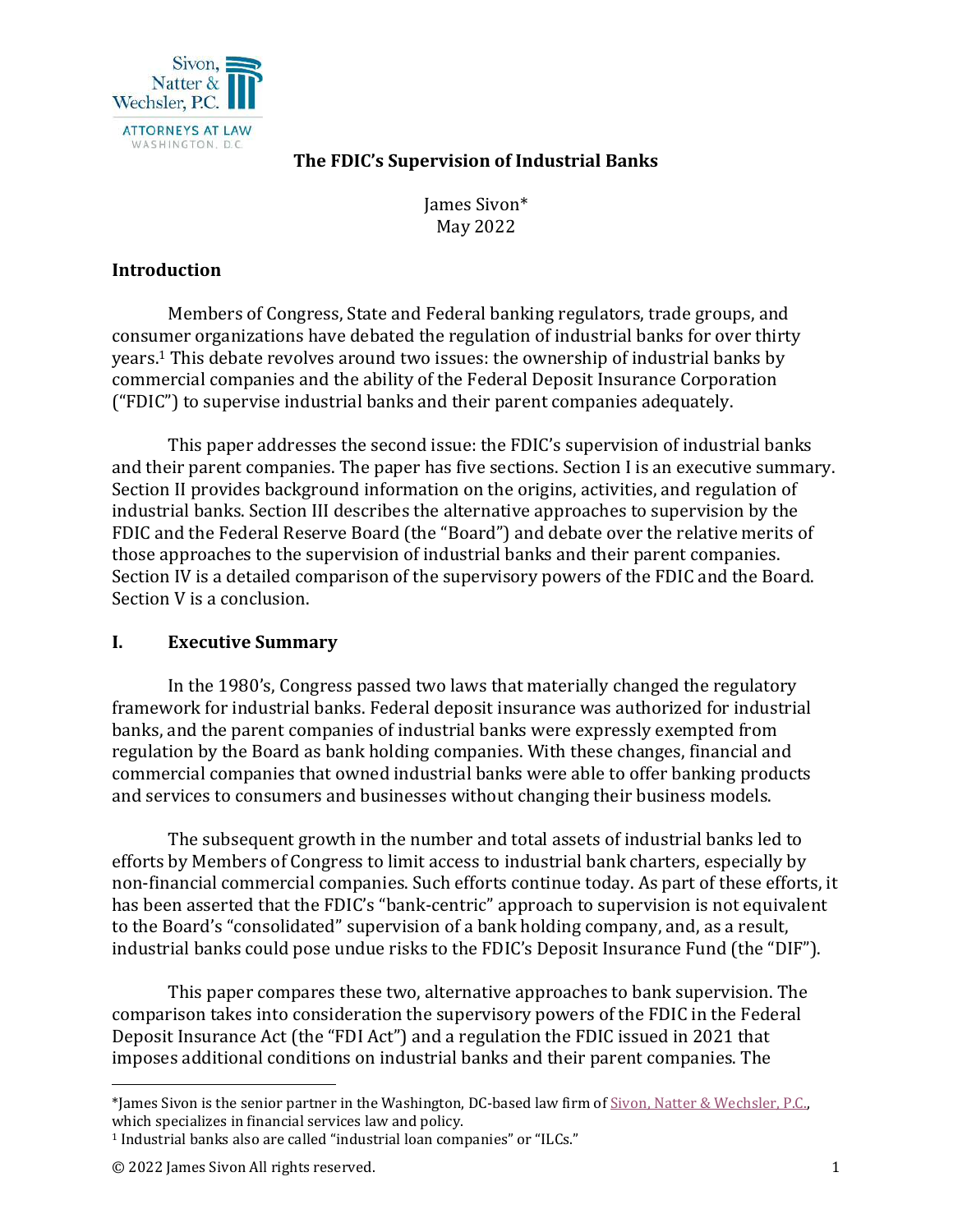#### **The FDIC's Supervision of Industrial Banks James Sivon**

comparison shows that the FDIC's bank-centric approach to supervision is just as effective in addressing potential risks to the DIF as the Board's consolidated approach.

More specifically, the comparison shows that:

*The FDIC's supervisory authority over industrial banks is broader than the Board's powers over banking subsidiaries of bank holding companies.* As the primary federal regulator and insurer for industrial banks, the FDIC has the authority to conduct regular, on-site examinations of industrial banks, and to receive quarterly reports on the condition of industrial banks. In contrast, the Board must defer to examinations and reports prepared by, or for, other regulators unless a bank is a member of the Federal Reserve System. The FDIC also has the exclusive authority to grant and withdraw deposit insurance for industrial banks.

*The FDIC's supervisory powers over the affiliates of an industrial bank, including a parent company, are comparable to the Board's.* Like the Board, the FDIC requires the parent of an industrial bank to identify each of its subsidiaries and to provide information on the company's financial condition and risk controls. Like the Board, the FDIC may examine the parent and other affiliates of an industrial bank, and the FDIC's authority is supplemented by the FDIC's subpoena power and state examinations of the parents of industrial banks.

*The FDIC imposes restrictions on transactions between an industrial bank and its affiliates that the Board does not impose on bank holding companies.* Financial transactions between an industrial bank and its affiliates are subject to the same prudential limits as transactions between a bank and a bank holding company*.* The FDIC also requires prior review of any services an affiliate may provide to an industrial bank, and the FDIC limits management interlocks between an industrial bank and its parent to help maintain the independence of the industrial bank. The Board does not impose either of these restrictions on bank holding companies.

*Since the enactment of the Dodd-Frank Act in 2010, the parent company of an industrial bank must serve as a source of financial strength for the bank, just as a bank holding company must serve as a source of financial strength for a subsidiary bank.* The FDIC may use this requirement to order the parent company of an industrial bank to maintain capital and liquidity resources sufficient to support the operations of the bank and mitigate risks to the DIF. Additionally, the FDIC has the authority to bring an enforcement action against the parent of an industrial bank and any other affiliates of that bank that participate in the affairs of the bank.

 Given the scope of these authorities, the debate over the adequacy of the FDIC's bank-centric approach to supervising industrial banks and their parent companies rings hollow and should not serve as a basis for restricting access to an industrial bank charter.

## **II. The Origins, Activities, and Regulation of Industrial Banks**

 Industrial banks originated in the early 1900's as state-chartered consumer loan companies. They were established to provide loans to low- and moderate-income industrial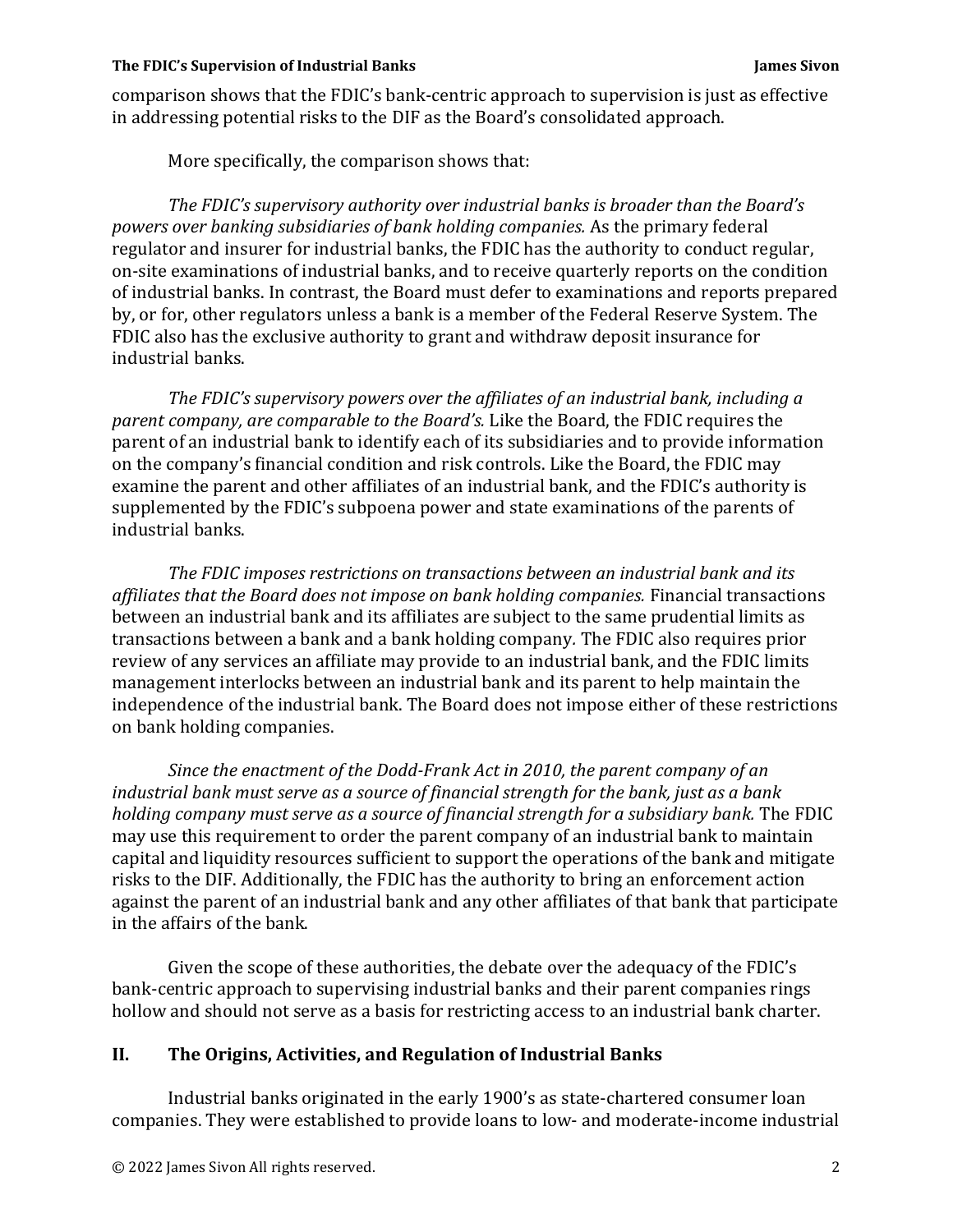workers who were unable to obtain credit from commercial banks. Today, industrial banks operate in the states of California, Hawaii, Minnesota, Nevada, and Utah. They offer a full range of consumer and commercial loans, but do not accept demand deposits (checking accounts). However, they may offer NOW accounts to customers, which are a functional equivalent of a checking account from a customer's perspective.2

 Industrial banks are subject to supervision by the FDIC and their chartering state.3 Industrial banks also are subject to the same laws applicable to all FDIC-insured banks, including the Bank Secrecy Act (anti-money laundering), the Community Reinvestment Act, federal consumer protection laws (e.g., the Truth in Lending Act, the Equal Credit Opportunity Act, the Real Estate Settlement Procedures Act), and the restrictions on transactions with affiliates contained in Sections 23A and 23B of the Federal Reserve Act.

 Two laws enacted in the 1980's materially changed the federal regulation of industrial banks. In 1982, Congress amended the FDI Act to permit industrial banks to apply for FDIC deposit insurance, provided the banks were subject to regulation and supervision comparable to a commercial bank. Before that change, the FDIC had granted deposit insurance to industrial banks on a case-by-case basis.4

 In 1987, Congress amended the definition of the term "bank" in the Bank Holding Company Act ("BHC Act") to exclude industrial banks that are chartered by certain states and meet certain operating conditions.<sup>5</sup> As a result of this amendment, the parent company of an industrial bank is not subject to the restrictions on activities imposed by the BHC Act or to supervision by the Board.6 This change effectively enables any company, including a company engaged in non-financial commercial activities, to own an industrial bank.

 The combination of these two laws made the industrial bank charter attractive to both financial and commercial companies. Between 1987 and 2006, the total assets held by industrial banks increased from \$4.2 billion to \$213 billion, and between 2000 and 2006, twenty-four industrial banks obtained insurance from the FDIC. As of January 2007, fiftyeight industrial banks were in operation, primarily in the states of Utah and California.<sup>7</sup>

5 The 1987 Competitive Equality Banking Act amended the definition of the term "bank" in the Bank Holding Company Act to exclude an industrial bank that: (1) is chartered in a state that required FDIC insurance on March 5, 1987; and (2) is subject to the following operating conditions: (i) it does not accept demand deposits; (ii) has less than \$100 million in assets; or (iii) it has not been acquired by another company since August 10, 1987. The states that required an industrial bank to have FDIC insurance as of March 5, 1987, are California, Colorado, Hawaii, Minnesota, Nevada, and Utah. Colorado has since repealed its industrial bank statute, and there are no industrial banks operating in the state.

<sup>&</sup>lt;sup>2</sup> The limitation on the acceptance of demand deposits is based upon state laws that prevented industrial banks from accepting deposits. A NOW account gives an industrial bank the right to require at least 7 days' notice prior to the withdrawal of a deposit. In practice, an industrial bank may waive this right.

<sup>3</sup> As a state-chartered bank, an industrial bank may elect to be a member of the Federal Reserve System, which would make the Board, rather than the FDIC, the primary federal regulator for the industrial bank. Currently, no industrial bank is a member of the Federal Reserve System.

<sup>4</sup> Mindy West, *The FDIC's Supervision of Industrial Loan Companies: A Historical Perspective*, FDIC Supervisory Insights, Summer 2004.

<sup>6</sup> Under the Bank Holding Company Act, the parent of a "bank" is classified as a "bank holding company" and may engage only in activities that are closely related to banking.

<sup>7</sup> Parent Companies of Industrial Banks and Industrial Loan Companies, 86 Fed. Reg. 10703, 10705 (Feb. 23, 2021).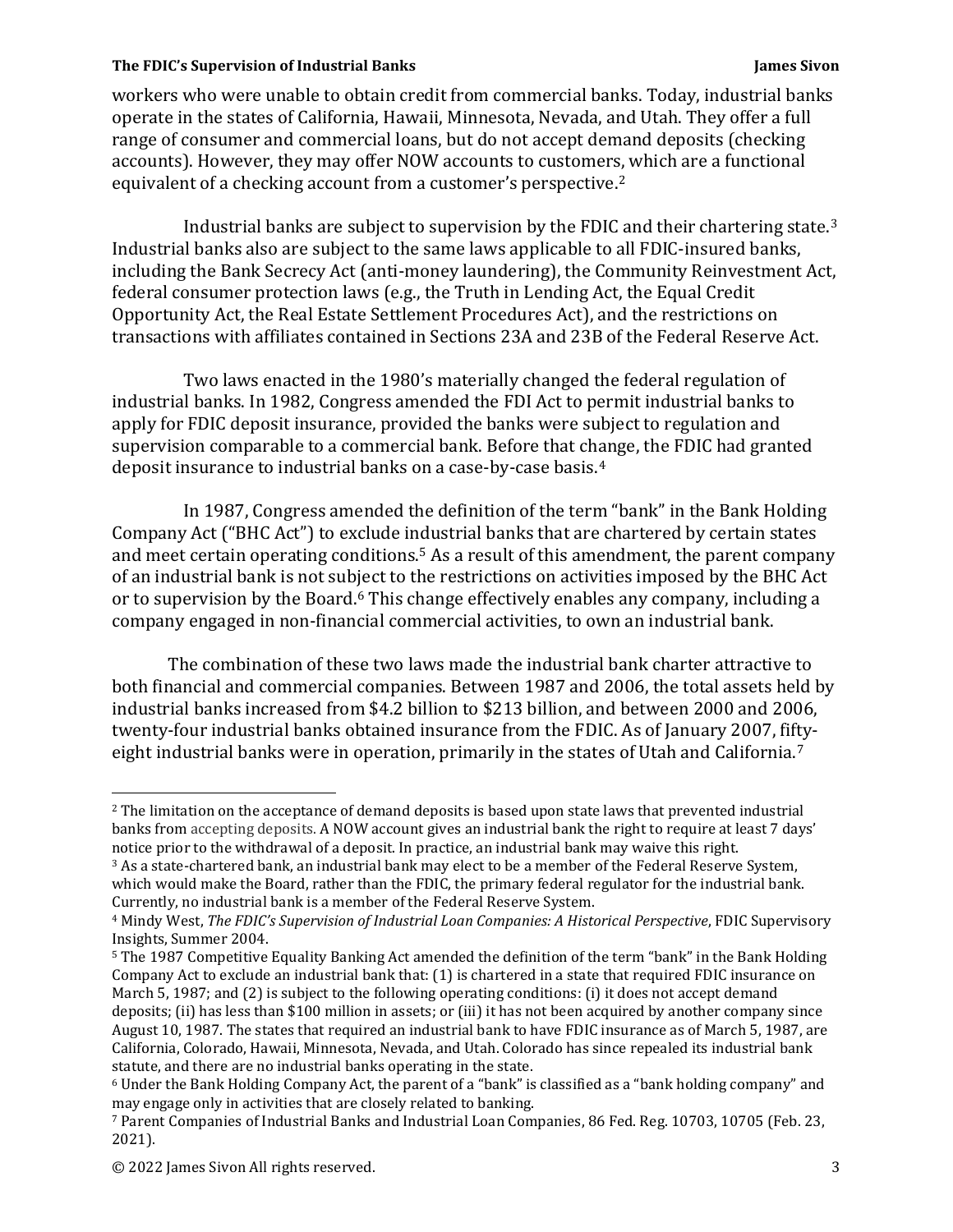Currently, there are twenty-five industrial banks in operation. This reduction in the number of industrial banks since 2007 is the result of many factors, including mergers, conversions, and voluntary liquidations.8 It also reflects efforts to restrict access to industrial bank charters, which resulted in moratoriums imposed by the FDIC and the Congress on deposit insurance for industrial banks controlled by non-financial commercial companies.9

# **III. Same or Different: The Debate Over Supervision of Industrial Banks**

The FDIC and the Board approach supervision from different directions. The FDIC applies a bank-centric or bank-up approach to supervising industrial banks and their affiliates, including the parent company.10 This supervisory approach focuses on isolating the insured bank from potential risks posed by a parent company and other affiliates of the bank. It includes restricting transactions between an industrial bank and its affiliates and examining any affiliate of the industrial bank to determine the nature of the relationship between the affiliate and the industrial bank and its potential impact on the industrial bank. State banking authorities supplement the FDIC's supervision of industrial banks and their parent companies.<sup>11</sup>

 In contrast, the Board follows a top-down or consolidated approach to supervising bank holding companies and their subsidiaries. The Board's approach is intended to give the Board an understanding of the organization's structure, activities, resources, and risks before they pose a danger to the bank holding company and its subsidiary depository institutions.12 Consolidated supervision of bank holding companies supplements the authority the primary federal or state bank supervisor has over the company's subsidiary depository institutions. It includes the authority to examine and obtain reports from bank holding companies and each of their subsidiaries and to establish consolidated capital requirements for bank holding companies.

 The alternative approaches to supervision by the FDIC and the Board share a common goal – protecting the insured bank and the DIF. Yet, in the years before the passage of the Dodd-Frank Act in 2010, there was an active debate over the merits of the two approaches. The Board, for example, asserted that the FDIC's approach to supervising industrial banks was not as comprehensive as the Board's supervision of bank holding

<sup>8</sup> *Id.*

<sup>9</sup> The FDIC self-imposed a moratorium on deposit insurance applications for commercially owned industrial banks between July 2006 and January 2008, and Congress imposed a statutory moratorium on such applications between 2010 and 2013 pursuant to Section 603(a) of the Dodd-Frank Wall Street Reform and Consumer Protection Act (the "Dodd-Frank Act").

<sup>10</sup> Christine E. Blair, *The Future of Banking in America the Mixing of Banking and Commerce: Current Policy Issues*, FDIC Banking Review, Volume 16, No. 3 (2004).<br><sup>11</sup> *See* Testimony of G. Edward Leary, Commissioner of Financial Institutions, State of Utah, before the

Subcommittee on Financial Institutions and Consumer Credit of the Committee on Financial Servicers, U.S. House of Representatives, July 12, 2006. ("The evolving supervisory approaches of Utah and the FDIC have helped finetune processes and procedures that insulate an insured depository institution from potential abuses and conflicts of interest by a non-federally supervised parent. Critical controls have been developed as the result of cooperation between Utah regulators and the FDIC.").

<sup>12</sup> Federal Reserve Board, SR Letter 08-9, "Consolidated Supervision of Bank Holding Companies and the Combined U.S. Operations of Foreign Banking Organizations" (Oct. 16, 2008).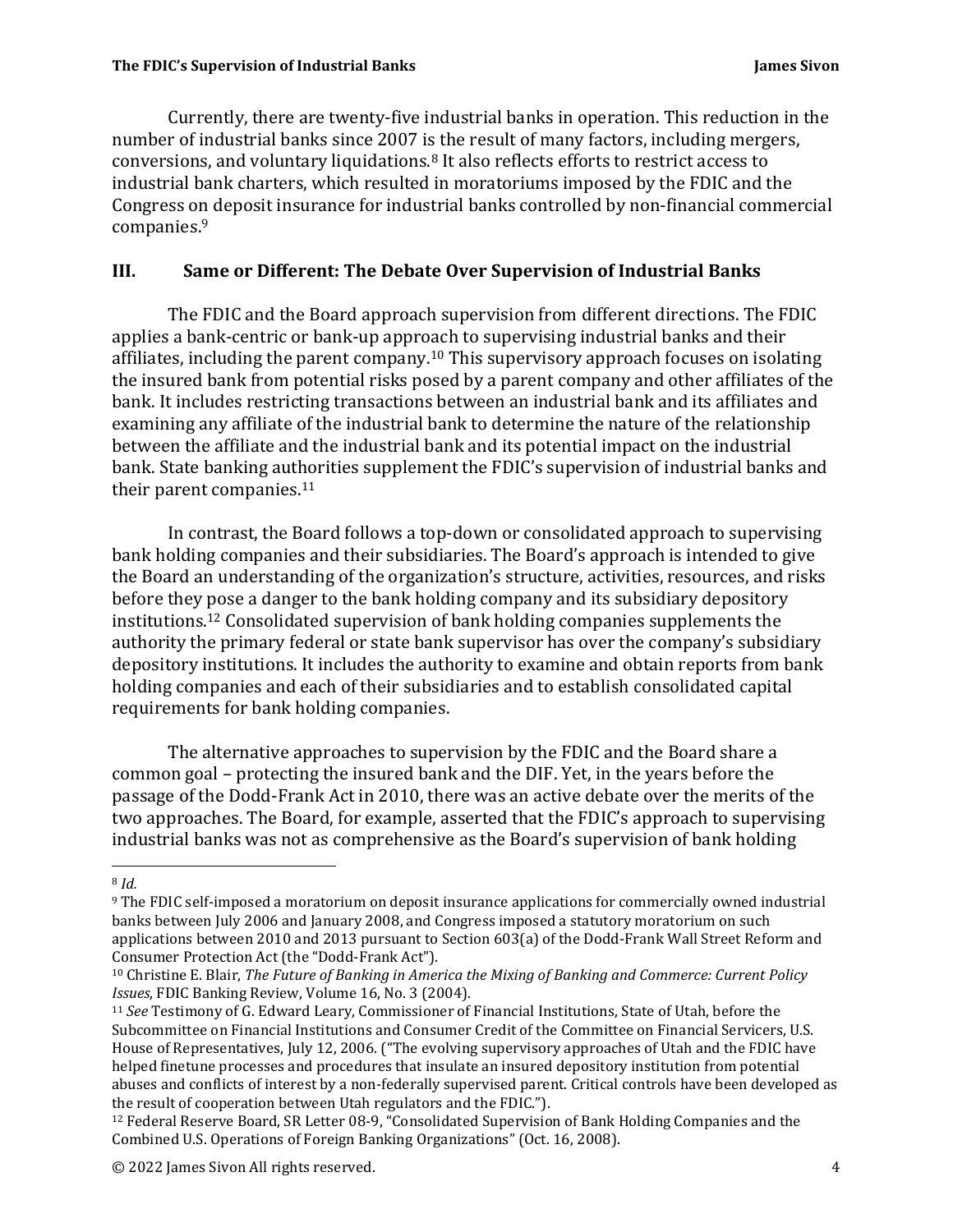#### **The FDIC's Supervision of Industrial Banks The Simulation of Industrial Banks** James Sivon

companies, and that this difference created competitive disparities and placed industrial banks and the DIF at risk.13

 Additionally, a report on the supervision of industrial banks prepared by the U.S. Government Accountability Office ("GAO") recommended that Congress "consider" subjecting industrial banks and their affiliates to consolidated supervision.14 GAO made this recommendation even though it found that "from an operations standpoint, [industrial banks] do not appear to have a greater risk of failure than other types of insured depository institutions."15 In support of this recommendation, GAO cited the scope of FDIC's authority to examine the parent and other affiliates of an industrial bank. That authority is based upon "relationships" between the bank and its parent and other affiliates. In response to the 2005 GAO Report, the Chairman of the FDIC, Donald E. Powell, called bank-centric supervision a "proven model" for protecting the DIF, and he stated that GAO mischaracterized the scope of the FDIC's authority to examine the parent and other affiliates of an industrial bank. That examination authority, he noted, "is not dependent upon any particular kind of relationship, nor it is limited to discrete actions between [an industrial bank] and its affiliate."16

 The 2005 GAO Report also based its recommendation for consolidated supervision on the absence of any express authority for FDIC to impose a capital requirement on the parent of an industrial bank. This issue, however, was addressed five years later in the Dodd-Frank Act.17 Section 616 of the Dodd-Frank Act amended the FDI Act to require any company that controls an industrial bank to serve as a source of financial strength for the industrial bank.18 The source of strength amendment empowers the FDIC to require the parent company of an industrial bank to have sufficient financial resources, including

<sup>13</sup> *See* Testimony of Scott Alvarez, General Counsel, Federal Reserve Board, before the Committee on Banking, Housing, and Urban Affairs of the U.S. Senate, October 4, 2007.

<sup>14</sup> U.S. Gov't Accountability Off., GAO-05-621, Industrial Loan Corporations: Recent Asset Growth and Commercial Interest Highlight Differences in Regulatory Authority (Sept. 2005), hereinafter, the "2005 GAO Report."<br><sup>15</sup> *Id.* at 8-9.

<sup>&</sup>lt;sup>16</sup> *Id.* at Appendix III.<br><sup>17</sup> Congressman Barney Frank (D-MA) originally proposed the source of strength provision in 2007 as part of a bill that addressed the FDIC's authority to supervise industrial banks and their parent companies. That bill, H.R. 698, which was co-sponsored by Congressman Paul Gillmor (R-OH), also would have limited the ownership of industrial banks by commercial firms by prohibiting any company from establishing or acquiring an industrial bank if the company derived more than 15 percent of its revenue, on a consolidated basis, from non-financial activities. The bill was approved by the House of Representatives by a vote of 371- 16, but not enacted into law. A similar bill was introduced in the Senate in 2007 by Senator Sherrod Brown (D-OH), S. 1356. The co-sponsors of that bill included Senator John Thune (R-SD), Senator Bernie Sanders (I-VT), Senator Jon Tester (D-MT), and Senator Barack Obama (D-IL).<br><sup>18</sup> Section 603 of the Dodd-Frank Act also imposed a three-year moratorium on the approval of deposit

insurance and change in control applications that would result in the ownership of an industrial bank by a commercial company and directed the GAO to study the exemption for industrial banks (and other institutions) contained in the Bank Holding Company Act. That GAO report provided data on industrial banks, explained how they are supervised, and surveyed both regulators and industry participants on the likely effects of removing the exemption in the Bank Holding Company Act, but did not make any recommendations regarding the supervision of industrial banks. *See* U.S. Gov't Accountability Off., GAO-12-160, Bank Holding Company Act: Characteristics and Regulation of Exempt Institutions and the Implications of Removing the Exemptions (Jan. 2012).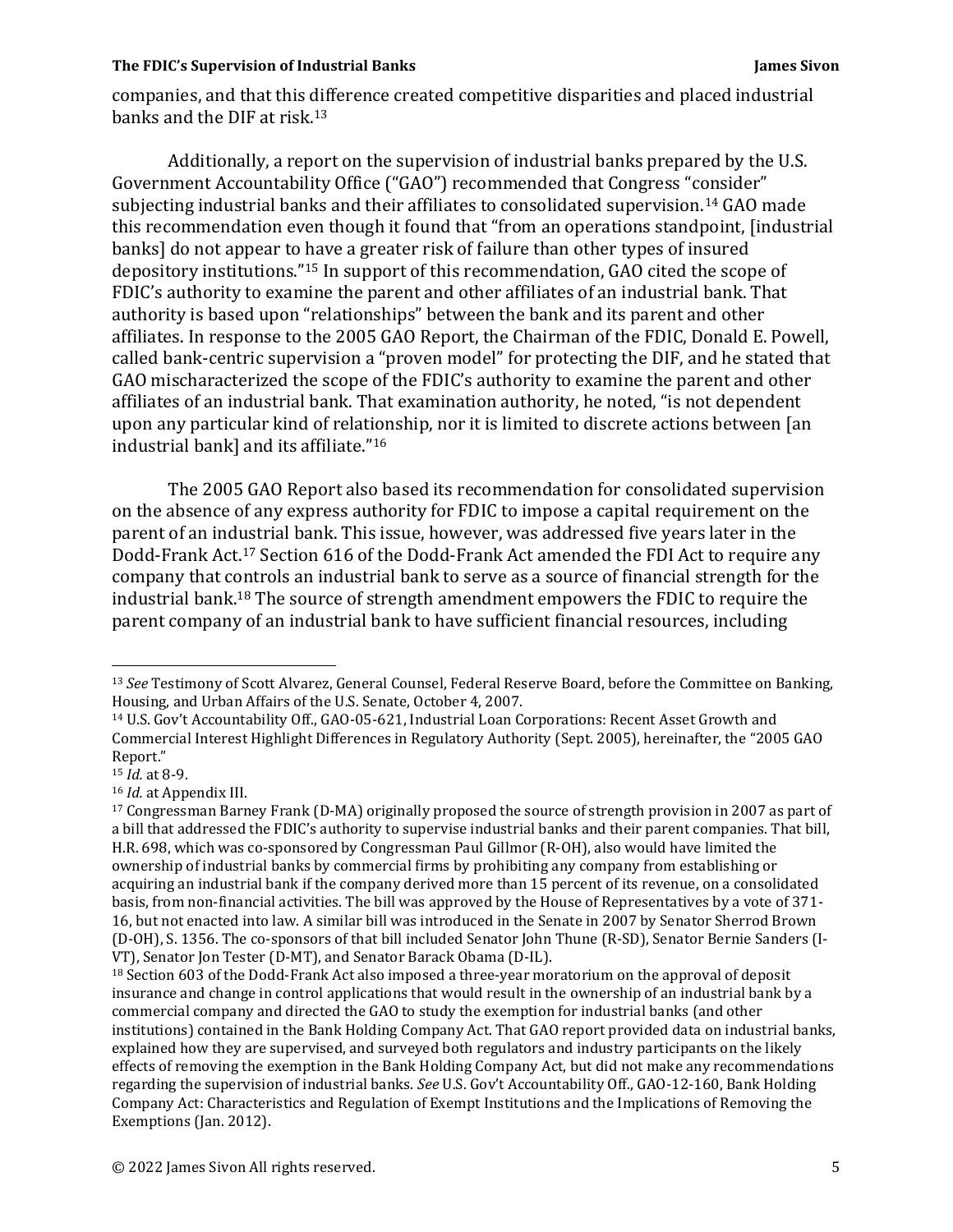capital, to support the industrial bank. This requirement supplemented the FDIC's preexisting authority to require the parent of an industrial bank to enter into a capital and liquidity maintenance agreement ("CALMA") to support a subsidiary industrial bank. Such agreements contractually obligate the bank's parent to ensure that the bank maintains sufficient capital and liquidity and to inject capital or liquidity if the bank's capital or liquidity falls below a certain threshold.

 Moreover, as a practical matter, the parents of industrial banks hold more capital than bank holding companies. In a 2012 report, the GAO found that between 2006 and 2010, the average equity-to-total-assets ratio for the parents of industrial banks was approximately 30 percent. In comparison, the average equity-to-total-assets ratio for bank holding companies during that period was approximately 10 percent.<sup>19</sup>

In 2020, in response to the continued interest in industrial bank charters by both financial and commercial firms, the FDIC proposed a regulation (the "Industrial Bank Rule") that addressed the supervision of industrial banks and their parent companies.<sup>20</sup> In the Industrial Bank Rule, the FDIC proposed to codify practices used by the agency in supervising industrial banks and their parent companies.21 The FDIC finalized the Industrial Bank Rule in February 2021, and it became effective April 1, 2021.22

 The Industrial Bank Rule applies to newly formed industrial banks that apply for deposit insurance from the FDIC as well as existing industrial banks that submit merger or change in control applications to the FDIC. The centerpiece of the Industrial Bank Rule is a requirement that an industrial bank and its parent company make written commitments to ensure the safe and sound operation of the industrial bank and mitigate risks to the DIF.

 In connection with an application for deposit insurance or a change in control or merger application, the Industrial Bank Rule requires an industrial bank's parent company23 to agree to the following:

<sup>19</sup> U.S. Gov't Accountability Off., GAO-12-160, Bank Holding Company Act: Characteristics and Regulation of Exempt Institutions and the Implications of Removing the Exemptions 24 (Jan. 2012).

<sup>&</sup>lt;sup>20</sup> Parent Companies of Industrial Banks and Industrial Loan Companies, 85 Fed. Reg. 17771 (March 31, 2020). The FDIC also had proposed a regulation in early 2007 to address the supervision of industrial banks owned by financial companies that were not supervised by the Board or the Office of Thrift Supervision, but that proposed regulation was never finalized. *See* Industrial Bank Subsidiaries of Financial Companies, 72 Fed. Reg. 5217 (Feb. 5, 2007).

<sup>&</sup>lt;sup>21</sup> In 2020, shortly before the release of the proposed Industrial Bank Rule, the FDIC approved two applications for deposit insurance for two industrial banks, Nelnet Bank and Square Financial Services. Those approval orders are illustrative of the types of conditions the FDIC imposed on industrial banks and their parent companies prior to the promulgation of the Industrial Bank Rule. *See* FDIC Order Approving Application for Deposit Insurance for Square Financial Services, Inc., March 17, 2020, and FDIC Order Approving Application for Deposit Insurance for Nelnet Bank, March 17, 2020.

<sup>22 12</sup> C.F.R. pt. 354; 86 Fed. Reg. 10703 (Feb. 23, 2021).

<sup>&</sup>lt;sup>23</sup> The FDIC also may require an individual who is the controlling shareholder of a parent company to join in these commitments. For example, in its approval of the deposit insurance application filed by Square Financial Services, Inc. the FDIC required that Jack Dorsey, as the controlling shareholder of Square, Inc., enter into a Capital and Liquidity Maintenance Agreement and a Parent Company Agreement.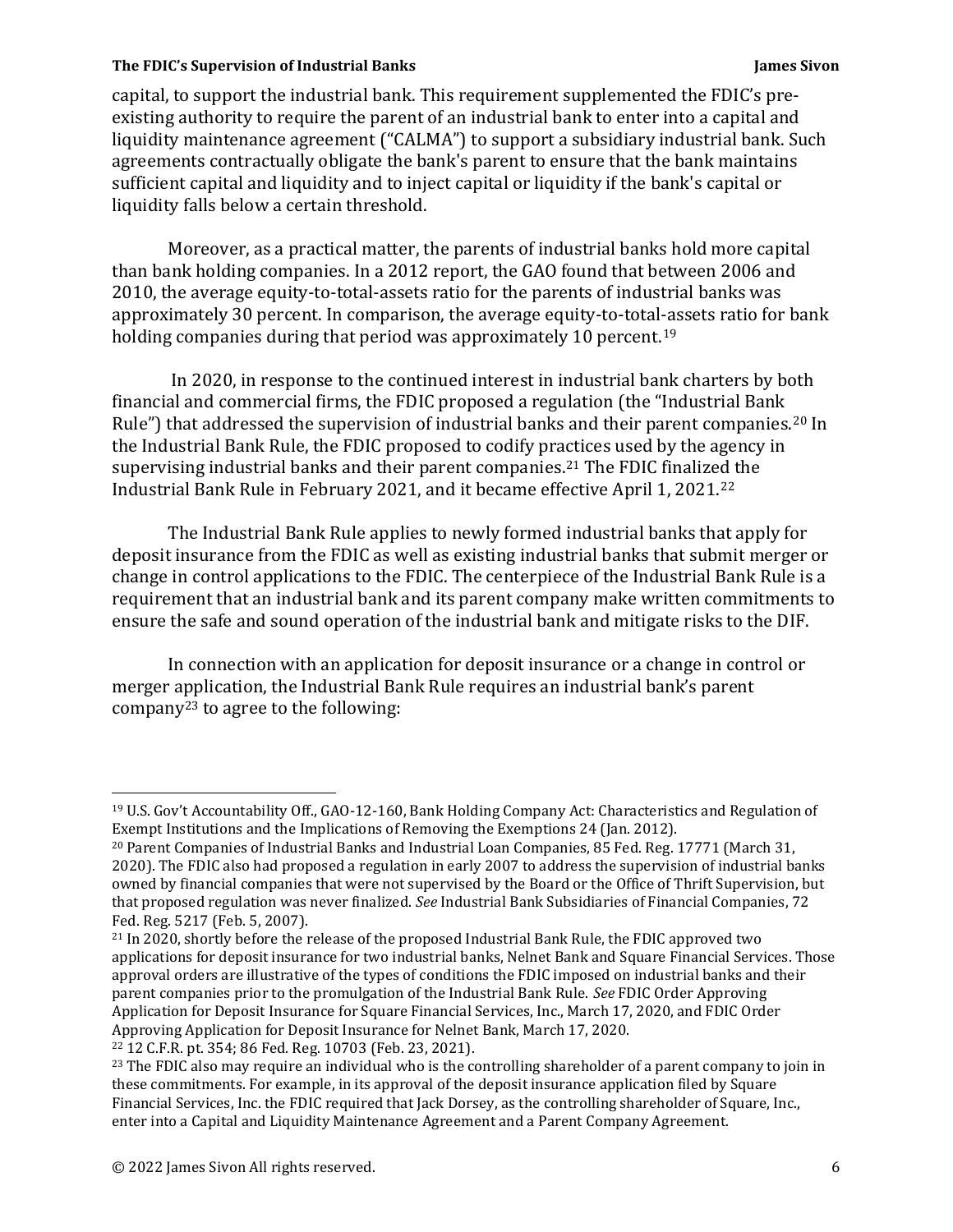- Submit to the FDIC an initial list of all the company's subsidiaries and update that list annually;
- Consent to FDIC examination of the company and each of its subsidiaries to permit the FDIC to assess compliance with the provisions of any written agreement, commitment, or condition imposed; the FDI Act; or any other Federal law for which the FDIC has specific enforcement jurisdiction against the company or subsidiary; and all other relevant laws and regulations;
- Submit to the FDIC an annual report describing the company's operations and activities, including the company's: (1) financial condition; (2) systems for identifying, measuring, monitoring, and controlling financial and operational risks; (3) transactions with depository institution subsidiaries of the Covered Company; and (4) compliance with applicable provisions of the FDI Act and any other law or regulation;
- Maintain such records as the FDIC may deem necessary to assess the risks to the subsidiary industrial bank or to the DIF;
- Cause an independent audit of each industrial bank subsidiary to be performed annually;
- Limit the company's direct or indirect representation on the industrial bank's Board of Directors to less than 50% of the members of such Board of Directors;
- Maintain the capital and liquidity of the subsidiary industrial bank at such levels as the FDIC deems appropriate, and take such other actions as the FDIC deems appropriate to provide the industrial bank with a resource for additional capital and liquidity; and
- Execute a tax allocation agreement with its subsidiary industrial bank that expressly states that an agency relationship exists between the company and the industrial bank with respect to tax assets generated by such industrial bank, and that all such tax assets are held in trust by the company for the benefit of the industrial bank and will be promptly remitted to such industrial bank.

 Additionally, under the Industrial Bank Rule, the FDIC may require the parent company and the industrial bank to establish and implement a contingency plan that sets forth, at a minimum, recovery actions to address significant financial or operational stress that could threaten the safe and sound operation of the industrial bank and one or more strategies for the orderly disposition of such industrial bank without the need for the appointment of a receiver or conservator.

 The FDIC's reliance on written commitments in the Industrial Bank Rule is not unusual. Commitments made in connection with an application are used routinely by the federal banking agencies, including the Board. Two sections of the FDI Act give the agency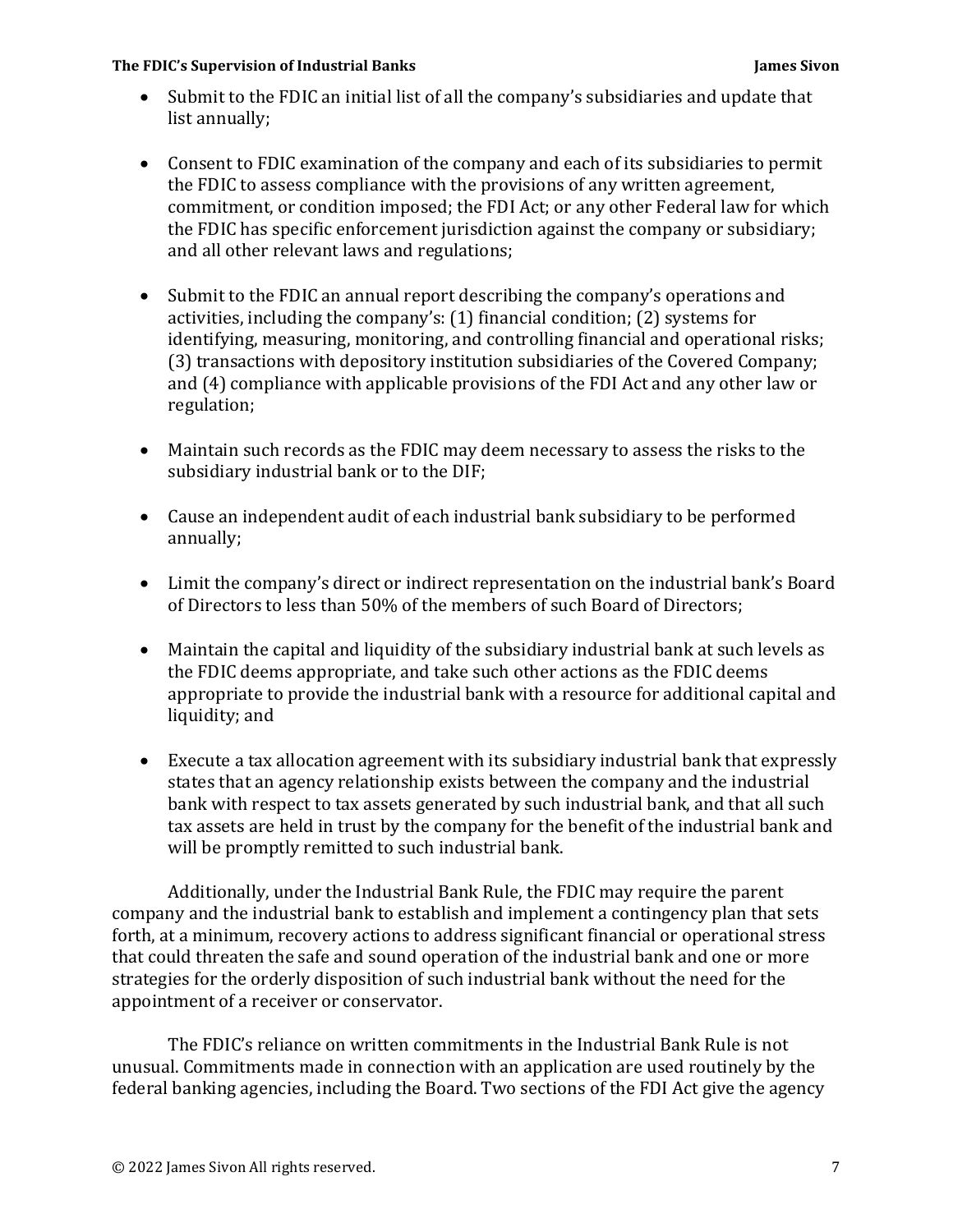the authority to enforce these commitments, Sections 8 and 50.24 The FDI Act also gives the FDIC the authority to issue regulations that ensure the safety and soundness of industrial banks and to protect the DIF.25 Furthermore, federal courts have recognized that the determination of what constitutes safety and soundness is a matter committed to the expertise of banking regulators.26

# **IV. Comparing the FDIC's Supervision of Industrial Banks to the Board's Consolidated Supervision of Bank Holding Companies**

 The issuance of the Industrial Bank Rule did not end the debate over the regulation of industrial banks. Members of Congress, banking trade groups, and consumer organizations continue to express concerns over the FDIC's ability to supervise industrial banks and their parent companies.27 A comparison of the supervisory approaches of the FDIC and the Board shows that these concerns are unwarranted.

 The following comparison takes into consideration the full array of powers available to the FDIC. Those powers are the provisions of the Industrial Bank Rule as well as the FDIC's other supervisory powers under the FDI Act, including the source of strength amendment made by the Dodd-Frank Act. The comparison first explains the Board's supervisory powers and then explains the FDIC's supervisory powers. Appendix A summarizes the comparison.

## Bank Examinations and Reports on a Bank's Condition

*Board*: The Board has the authority to examine and receive reports from a banking subsidiary of a bank holding company.28 However, the Board's use of these powers is qualified. The Board must rely "to the fullest extent possible" on reports and examinations conducted by other Federal and State regulators and must avoid duplications of reports and examinations "to the fullest extent possible." This limitation does not apply to state banks that are members of the Federal Reserve System for which the Board is the primary federal regulator. However, as of December 31, 2021, less than 20 percent of the statechartered banks insured by the FDIC were members of the Federal Reserve System.29

<sup>24 12</sup> U.S.C. § 1818 (Section 8) and 12 U.S.C. § 1831aa (Section 50).

<sup>25 12</sup> U.S.C. § 1820(g).

<sup>&</sup>lt;sup>26</sup> See Groos National Bank v. Comptroller of the Currency, 573 F2d 998 (5<sup>th</sup> Cir. 1978) and First National Bank of Lamarque v. Smith, 610 F.2d 1258, 1265 (5<sup>th</sup> Cir. 1980).<br><sup>27</sup> *See* H.R. 5912, The Close the ILC Loophole Act, introduced by Rep. Garcia (D-IL) on November 9, 2021. *See* 

*also* letter to Rep. Garcia from John Ryan, President, Conference of State Bank Supervisors, November 15, 2021 ("State regulators believe the joint supervisory approach to overseeing ILCs with the FDIC has been effective in ensuring that ILCs with commercial parents do not present an outsized safety and soundness risk."), and letter to Representatives Maxine Waters and Patrick Henry, April 5, 2022, from banking trade associations and consumer organizations ("ILCs operate under a special exemption in federal law that permits any type of organization — including a large technology company or commercial firm — to control a full-service FDIC-insured bank without being subject to the same oversight and prudential standards or limitations on the mixing of banking and commerce that Congress has established for the U.S. financial system.")

 $28$  12 U.S.C. § 1844(c).

<sup>&</sup>lt;sup>29</sup> As of December 31, 2021, there were 3484 state-chartered banks insured by the FDIC, 2816 were state non-member banks and 668 were state member banks. *See* FDIC Quarter Banking Profile, Fourth Quarter 2021, Table III-C.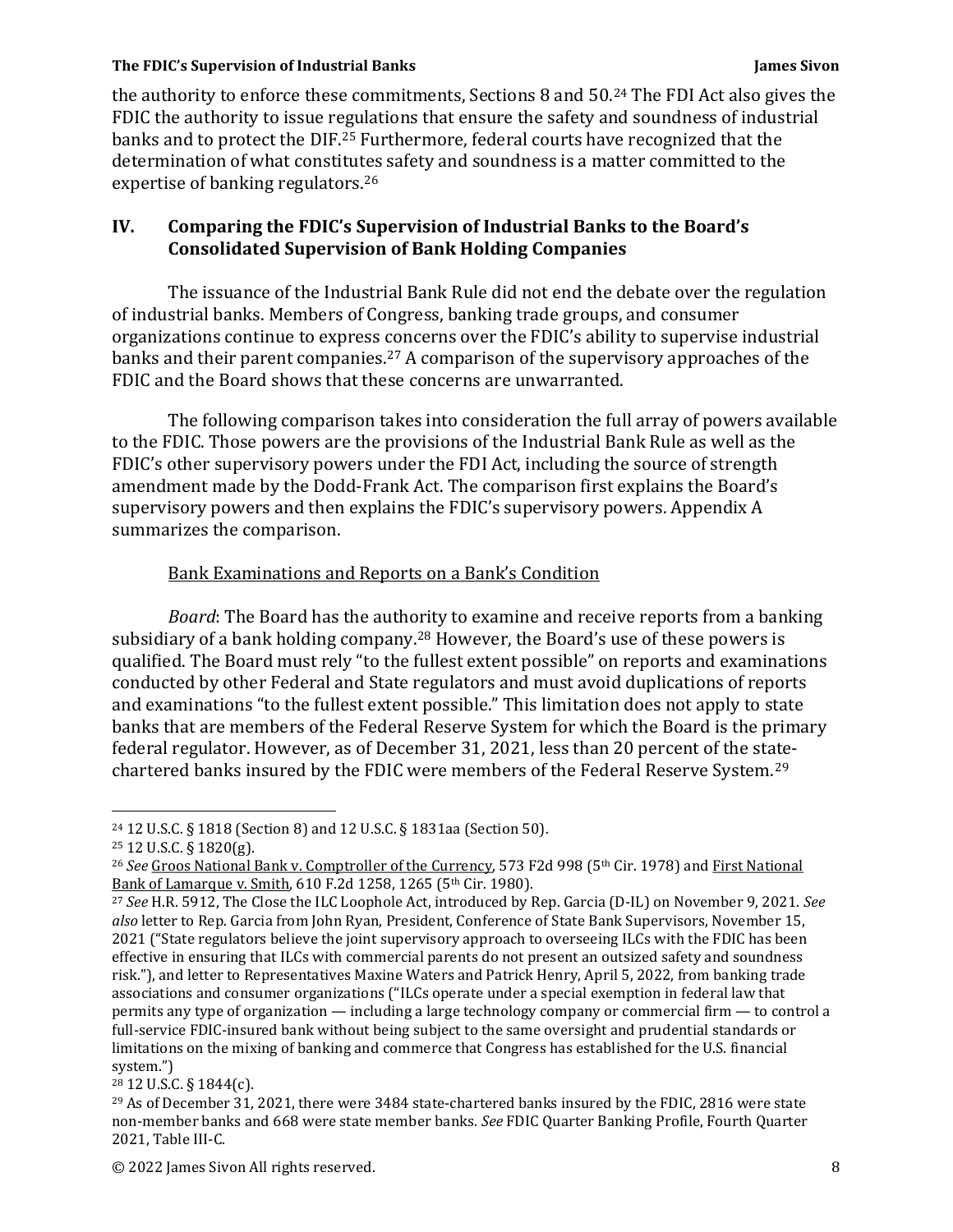*FDIC*: As the primary federal regulator for an industrial bank, the FDIC is required to conduct a full-scope, on-site examination of an industrial bank on an annual basis.30 The FDIC must coordinate examinations with other Federal and State agencies and may agree to alternative annual examinations with a state banking authority if the FDIC determines that the State examination would be comparable. An industrial bank also must submit reports to the FDIC on its financial condition.31

## Examinations of a Parent Company and Affiliates

*Board*: The Board has the authority to examine a bank holding company and its non-banking subsidiaries.32 However, like the Board's power to examine the banking subsidiary of a bank holding company, the Board must rely "to the fullest extent possible" on examinations of non-banking subsidiaries conducted by other Federal and State regulators.

 The BHC Act specifies the scope of the examinations conducted by the Board. The Act provides that the Board may examine: (1) the "nature" of the operations and financial condition of the bank holding company and the subsidiary; and (2) the financial, operational, and other risks within the bank holding company system that may pose a threat to (i) the safety and soundness of the bank holding company or of any depository institution subsidiary of the bank holding company; or (ii) the stability of the financial system of the United States.

*FDIC*: The FDIC has the statutory authority to examine any non-banking affiliate of an industrial bank, including a parent company, and, unlike the Board, the FDIC is not required to defer to other regulators in conducting such examinations.33 The FDI Act provides that such examinations disclose fully the "relationship" between the industrial bank and any such affiliate, and the effect of such "relationship" on the industrial bank.<sup>34</sup> As noted above, the FDIC has interpreted this authority broadly. In its response to the 2005 GAO Report, the FDIC stated that "the authority is not dependent upon any particular kind of relationship, nor it is limited to discrete actions between [an industrial bank] and its affiliate."35

 Additionally, the FDIC's statutory authority to examine relationships between an industrial bank and its affiliates is supplemented by: (1) the FDIC's authority to use its statutory subpoena and investigative powers to obtain information from any affiliate of an industrial bank, including the parent of an industrial bank;<sup>36</sup> (2) the Industrial Bank Rule, which requires the parent of an industrial bank and its subsidiaries to submit to FDIC

<sup>30 12</sup> U.S.C. § 1820(d). Smaller banks may be examined on an 18-month cycle.

<sup>31 12</sup> U.S.C. § 1817(a).

<sup>32 12</sup> U.S.C. § 1844(c). Section 26 of the FDI Act, as added by the Dodd-Frank Act (12 U.S.C. §1831c), also gives the Board the authority to examine nonbank subsidiaries of depository institution holding companies, other than subsidiaries that are functionally regulated (e.g., broker/dealers, insurance companies, and investment companies).

<sup>33 12</sup> U.S.C. §§ 1820(b)(4)(A) and 1831v(b).

<sup>34 12</sup> U.S.C. § 1820(b)(4)(A).

<sup>35</sup> The 2005 GAO Report, Appendix III.

<sup>36 12</sup> U.S.C. §§ 1818(n) and 1820(c).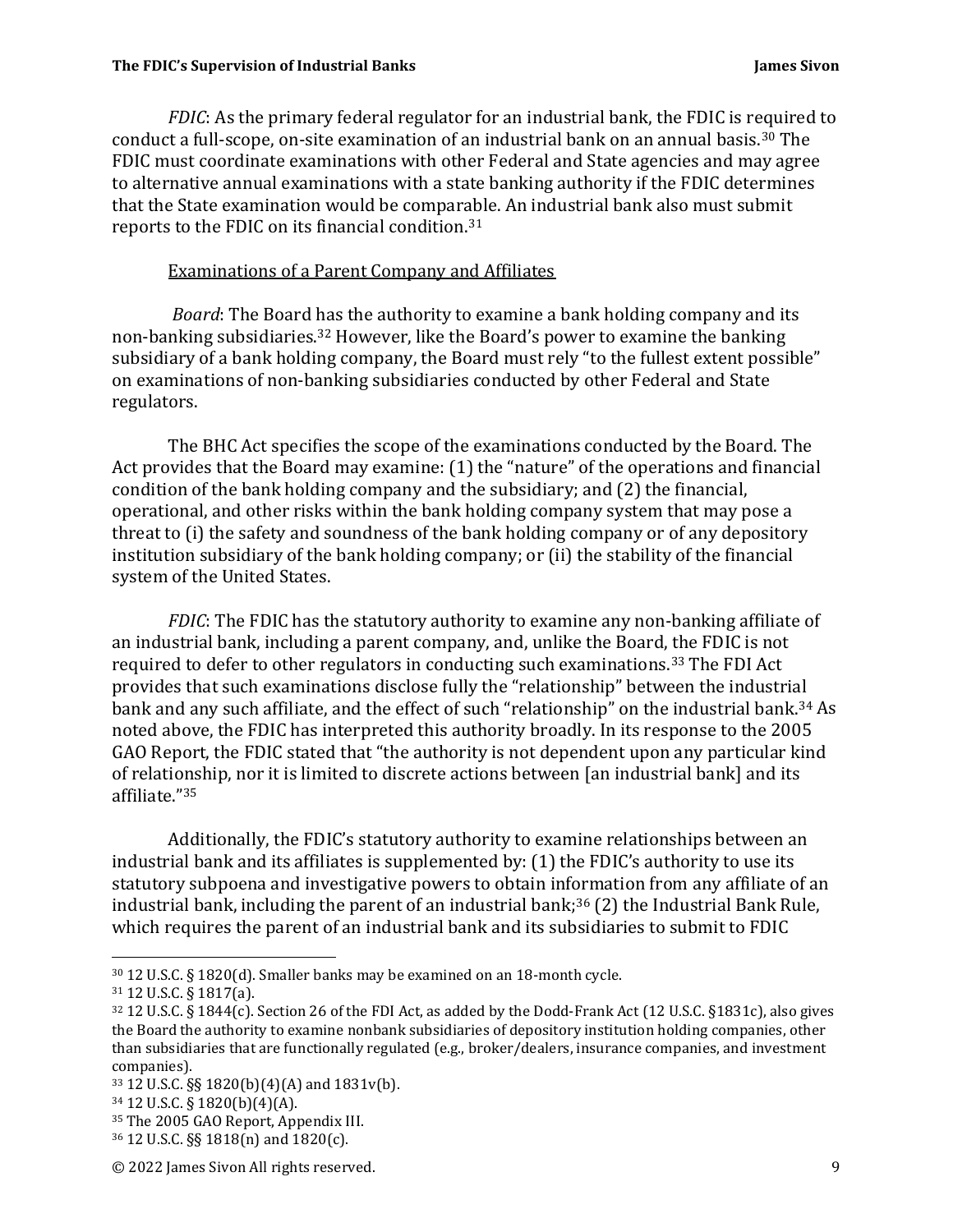examinations to assess compliance with the provisions of the Industrial Bank Rule and applicable law;<sup>37</sup> and (3) examinations of parent companies by State banking authorities.<sup>38</sup>

## Reports on Parent Company and Affiliates

*Board*: The Board may require reports from a bank holding company and each subsidiary about its financial condition, systems for monitoring and controlling financial and operating risks, transactions with banking subsidiaries, and compliance with applicable law.39 Again, this authority is qualified by a requirement that the Board rely "to the fullest extent possible" on reports prepared by other Federal and State regulators.

*FDIC*: The Industrial Bank Rule requires the parent of an industrial bank to identify each of the company's subsidiaries, and to file an annual report that provides information not only on its financial condition, systems for monitoring and controlling financial and operating risks, transactions with banking subsidiaries, and compliance with applicable law, but also on its systems for protecting the security, confidentiality, and integrity of consumer and nonpublic personal information.40 Additionally, the Industrial Bank Rule requires the parent of an industrial bank to maintain such other records as the FDIC may deem necessary to assess the risks to the subsidiary industrial bank or to the Deposit Insurance Fund.41 In exercising these authorities, the FDIC, like the Board, must rely upon reports prepared for other Federal or State regulators.42

## Transactions with Affiliates

*Board:* The Board has the authority to monitor and enforce compliance with the restrictions on transactions between a bank and its affiliates imposed by Sections 23A and 23B of the Federal Reserve Act.<sup>43</sup> However, since the Board must defer to reports and examinations by other Federal and State regulators, it is likely that another regulator would detect and enforce such violations, unless the bank is a state bank that is a member of the Federal Reserve System.

*FDIC:* As the primary federal regulator for an industrial bank, the FDIC also has the authority to monitor and enforce compliance with the affiliate transaction restrictions imposed by Sections 23A and 23B of the Federal Reserve Act.44 Additionally, since enactment of the Dodd-Frank Act, the FDIC shares responsibility with the Board for granting exemptions to the 23A and 23B restrictions for state-chartered banks.45

<sup>42</sup> 12 U.S.C. § 1831v(a).

44 12 U.S.C. § 1828(j).

<sup>37 12</sup> C.F.R. § 354.4(a)(2).

<sup>&</sup>lt;sup>38</sup> For example, Utah subjects the parent company of an industrial bank to examination by the state's Department of Financial Institutions. *See* Section 7-1-501 of the Utah Code. 39 12 U.S.C. § 1844(c).

<sup>40 12</sup> C.F.R. §§ 354.4(a)(1), (a)(3).

<sup>41 12</sup> C.F.R. § 354.4(a)(4).

<sup>43</sup> Section 23A of the Federal Reserve Act (12 U.S.C. § 371c) imposes quantitative limits credit and other transactions between a bank and its affiliates. Section 23B of the Federal Reserve Act (12 U.S.C. § 371c-1) requires that transactions between a bank and its affiliates be on market terms.

<sup>45</sup> Prior to the passage of the Dodd-Frank Act, the Board had unilateral authority to grant, by regulation or order, exemptions to the affiliate transaction restrictions imposed by Sections 23A and 23B. In response to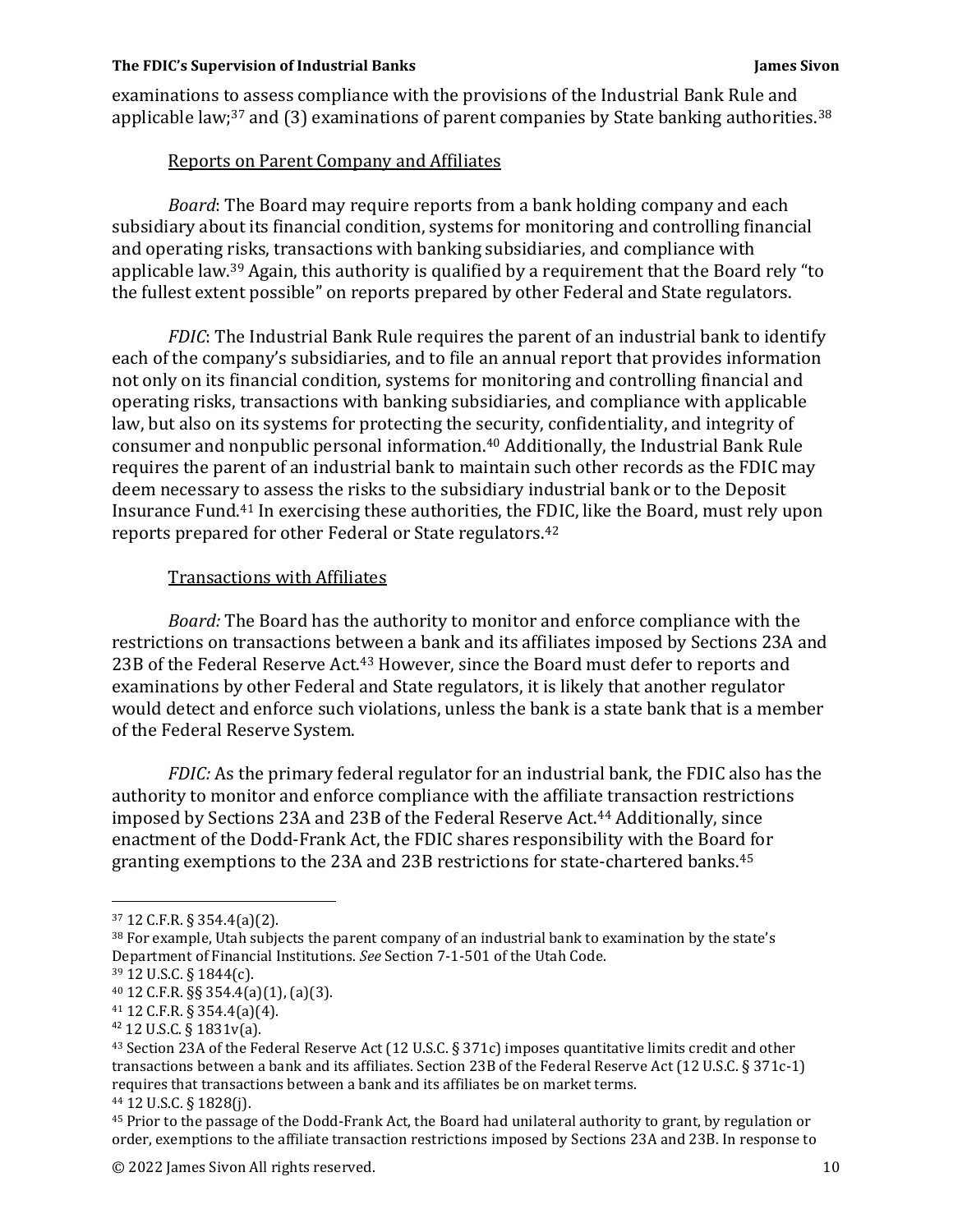## Capital Requirements

*Board*: The Board is authorized to issue regulations and orders imposing capital requirements on bank holding companies but may not impose a capital requirement on a functionally regulated subsidiary (e.g., a broker/dealer, investment company, or insurance company) that is subject to a capital requirement by another regulator.46

*FDIC*: Since the enactment of the Dodd-Frank Act the FDIC has had explicit statutory authority to require the parent of an industrial bank to serve as a source of financial strength for an industrial bank.<sup>47</sup> This authority permits the FDIC to order the parent of an industrial bank to maintain capital and liquidity resources sufficient to support the operations of the bank and mitigate risks to the DIF. The FDIC also has used its authority under Sections 8 and 50 of the FDI Act to require CALMAs from the parties that control industrial banks. For example, in its approval of Square Financial Inc.'s industrial bank application, the FDIC required the bank's parent company (Square, Inc.) and the controlling shareholder of that company to execute a CALMA.

 Additionally, the Industrial Bank Rule requires the parent company to commit to maintain the capital and liquidity of a subsidiary industrial bank at such levels as the FDIC deems appropriate, and to take such other actions as the FDIC deems appropriate to provide the subsidiary industrial bank with a resource for additional capital and liquidity.48 In the case of parent company located outside the United, the FDIC may require the company to hold capital and liquidity resources in the United States to support the subsidiary industrial bank.49

## Parent Company's Source of Strength Requirement

 *Board*: Bank holding companies are subject to a statutory requirement to serve as a source of financial strength for subsidiary banks.<sup>50</sup> The Board also has the authority to require reports from a controlling company for the purposes of assessing the ability of the company to comply with the source of strength requirement and enforcing compliance with the requirement. However, the Board may not require a functionally regulated subsidiary of a bank holding company (i.e., a broker/dealer, insurance company, or registered investment advisor) to provide financial support to a bank affiliate if the regulator for the functionally regulated subsidiary objects.<sup>51</sup> In that event, the Board may order the bank holding company to divest its subsidiary bank.

*FDIC*: As noted above, the FDIC also has the authority to require a parent of an industrial bank to as a serve source of financial strength for the industrial bank.52 Like the

47 12 U.S.C. § 1831o-1.

criticism of the Board's use of this authority, Congress gave the FDIC joint authority over exemptions involving State chartered banks in section 608 of the Dodd-Frank Act.

<sup>46</sup> Section 171 of the Dodd-Frank Act (12 U.S.C. § 5371) and Section 5(c)(3) of the Bank Holding Company Act  $(12 \text{ U.S.C.} \S 1844(c)(3))$ .

<sup>48 12</sup> C.F.R. § 354.4(a)(7).

<sup>49</sup> 86 Fed. Reg. 10723 (Feb. 23, 2021), note 129.

<sup>50</sup> 12 U.S.C. § 1831o-1.

<sup>51 12</sup> U.S.C. §1844(g).

<sup>52 12</sup> U.S.C. § 1831o-1.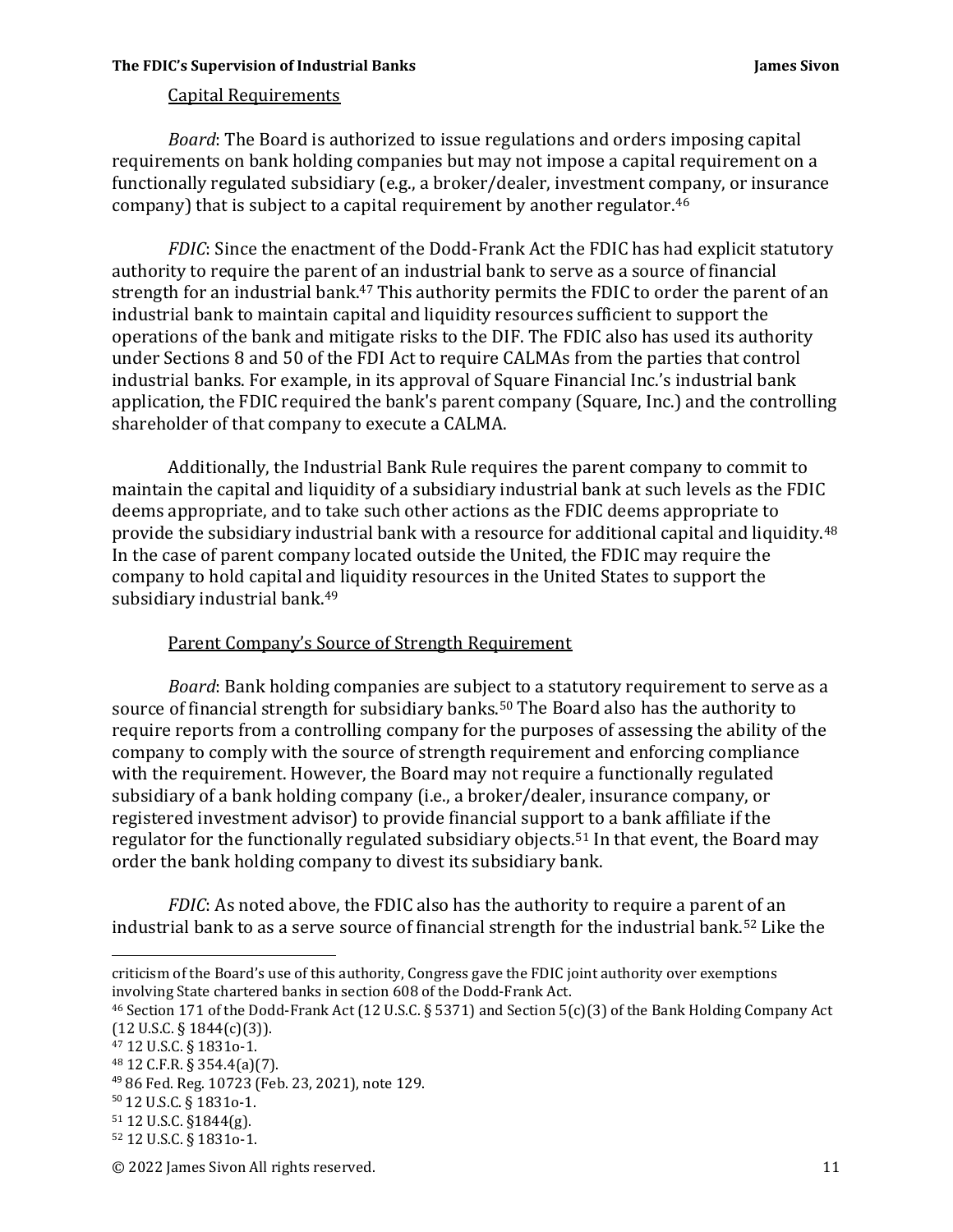Board, the FDIC may require reports from a parent company to assess the ability of the company to comply with the requirement and to enforce compliance with the requirement. Also, like the Board, the FDIC may not require a functionally regulated subsidiary of a parent company to provide financial support to an affiliated industrial bank but may require the divestiture of an industrial bank if the bank is significantly undercapitalized.53

## Deposit Insurance

*FDIC*: The FDIC has the exclusive authority to grant deposit insurance coverage for any bank, including an industrial bank.54 In granting deposit insurance, the FDIC must consider several factors including: (1) the financial condition of the bank; (2) the capital adequacy of the bank; (3) the earning potential of the bank; and (4) the fitness of management.

 The FDIC also has the exclusive authority to exercise the ultimate penalty on an industrial bank, the termination of deposit insurance.55 Since industrial banks must have deposit insurance, the termination of deposit insurance results in the closure of the bank. The FDIC may use this power if it finds that: (1) the industrial bank is engaging in unsafe or unsound practices; (2) the industrial bank is in an unsafe or unsound condition to continue to operate as an insured institution; or (3) the directors of the industrial bank have violated any applicable law, regulation, or condition imposed in writing by the FDIC in connection with the approval of an application.

## Services Provided by an Affiliate to the Bank

 *Board*: Board regulations permit a bank holding company to acquire or establish a company that provides services to an affiliated bank without any prior notice or review by the Board or a regional Federal Reserve Bank.56

*FDIC*: The Industrial Bank Rule requires an industrial bank to receive the prior approval of the FDIC before it can enter a contract for any material service from a parent company or any subsidiary of the parent company.57

## Privacy and Information Security

*Board*: Banks and bank holding companies are subject to limitations on information sharing with nonaffiliated third parties and must disclose information sharing policies and practices to consumers and customers. They also must develop, implement, and maintain comprehensive information security programs.58

*FDIC*: Industrial banks and financial parents of industrial banks (e.g., insurance companies and securities firms) are subject to the same privacy and information security

© 2022 James Sivon All rights reserved. 12

<sup>53</sup> 12 U.S.C. §§ 1831v(a) and 1831o.

<sup>54 12</sup> U.S.C. §§ 1815 and 1816.

<sup>55 12</sup> U.S.C. § 1818.

<sup>56 12</sup> C.F.R. § 225.22(b).

<sup>57 12</sup> C.F.R. § 354.5(e).

<sup>58 15</sup> U.S.C. § 6801 et. seq.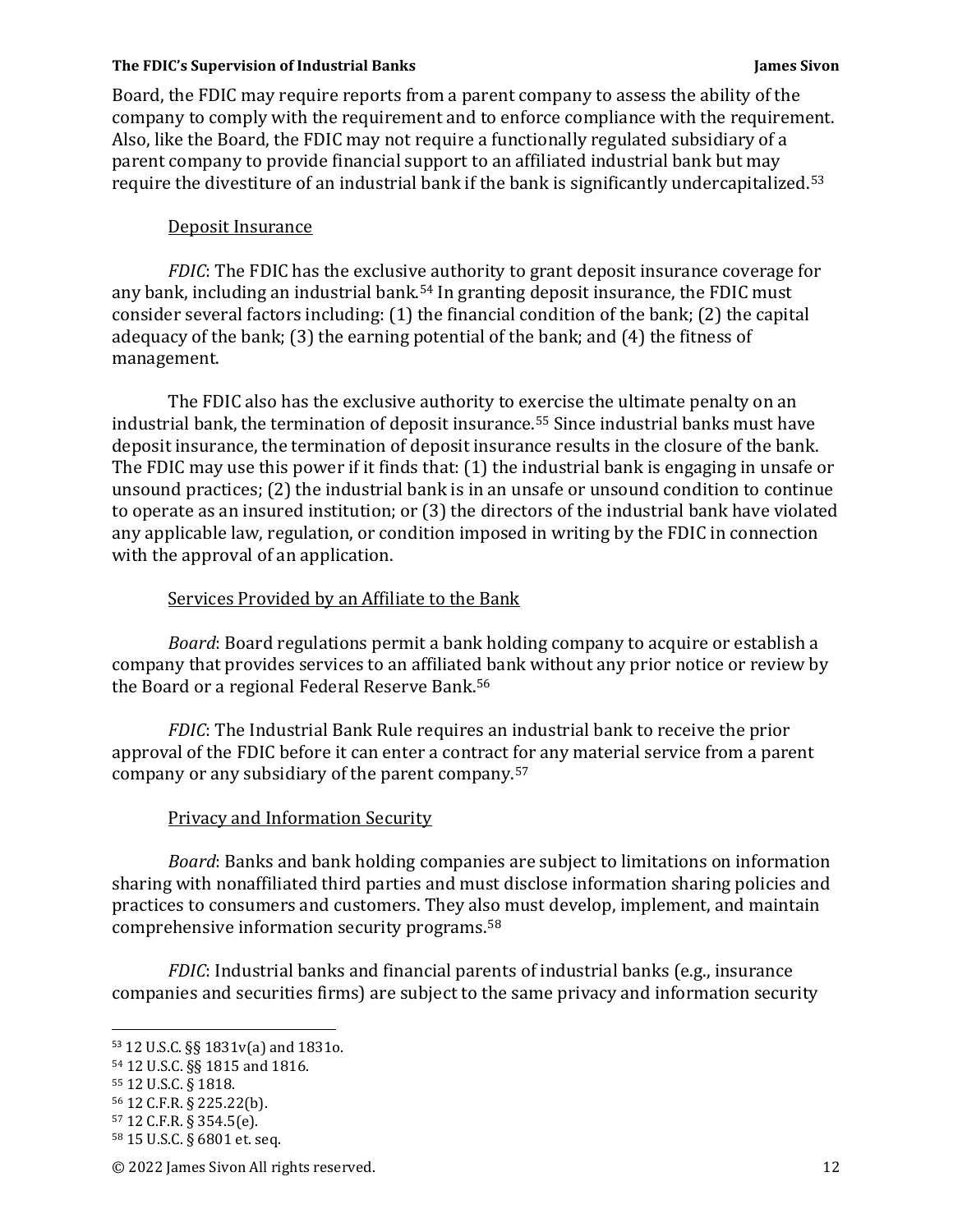requirements that are applicable to bank holding companies and their banking subsidiaries. While the FDIC does not have authority over the privacy and information security practices of non-financial commercial parents of industrial banks, other regulators have such powers. For example, Section 5 of the Federal Trade Commission Act gives the FTC broad authority to pursue unfair and deceptive trade acts and practices against most businesses arising from privacy and data protection practices.

### Independence of Bank Management

*Board*: The Board does not impose limits on the number of representatives a bank holding company may have on the board of a subsidiary bank. As a result, it is not uncommon for the board of directors of a bank holding company and the board of directors of a subsidiary bank to be composed of the same individuals, a majority of which are not independent.

*FDIC*: The Industrial Bank Rule includes personnel restrictions that curb the ability of the parent of an industrial bank to influence the operations of the industrial bank. The Industrial Bank Rule requires the parent of an industrial bank to limit its direct and indirect representation on the board of directors of each subsidiary industrial bank to less than 50 percent of the members of the industrial bank's board of directors.59

 Additionally, under the Industrial Bank Rule, an industrial bank controlled by another company must obtain the prior approval of the FDIC to: (1) add or replace a member of the board of directors of the industrial bank during the first three years after becoming a subsidiary of the company; (2) add or replace a senior executive officer during the first three years after becoming a subsidiary of the company; and (3) employ a senior executive officer who is, or during the past three years has been, associated in any manner (*e.g.,* as a director, officer, employee, agent, owner, partner, or consultant) with an affiliate of the industrial bank.60

## Resolution/Recovery/Contingency Planning

*Board*: Bank holding companies with more than \$250 billion in assets and each subsidiary bank with more than \$100 billion in assets are required to develop resolution plans for the organization's rapid and orderly resolution in the event of material financial distress or failure.<sup>61</sup> The nation's largest bank holding companies also must engage in recovery planning to ensure the ongoing resiliency of a firm's consolidated operations as well as its core business lines, critical operations, banking offices, and other material entities.62

<sup>59 12</sup> C.F.R. § 354.4(a)(6).

<sup>60 12</sup> C.F.R. §§ 354.5(b), (c), and (d).

<sup>61 12</sup> C.F.R. pt. 381 (bank holding companies) and 12 C.F.R. § 360.10 (banks). While the FDIC has authority to require resolution plans from insured depository institution with \$50 billion or more in assets, it currently is applying that requirement to insured depository institutions with \$100 billion or more in assets. <sup>62</sup> Federal Reserve Board, SR Letter 14-8, Consolidated Recovery Planning for Certain Large Domestic Bank Holding Companies.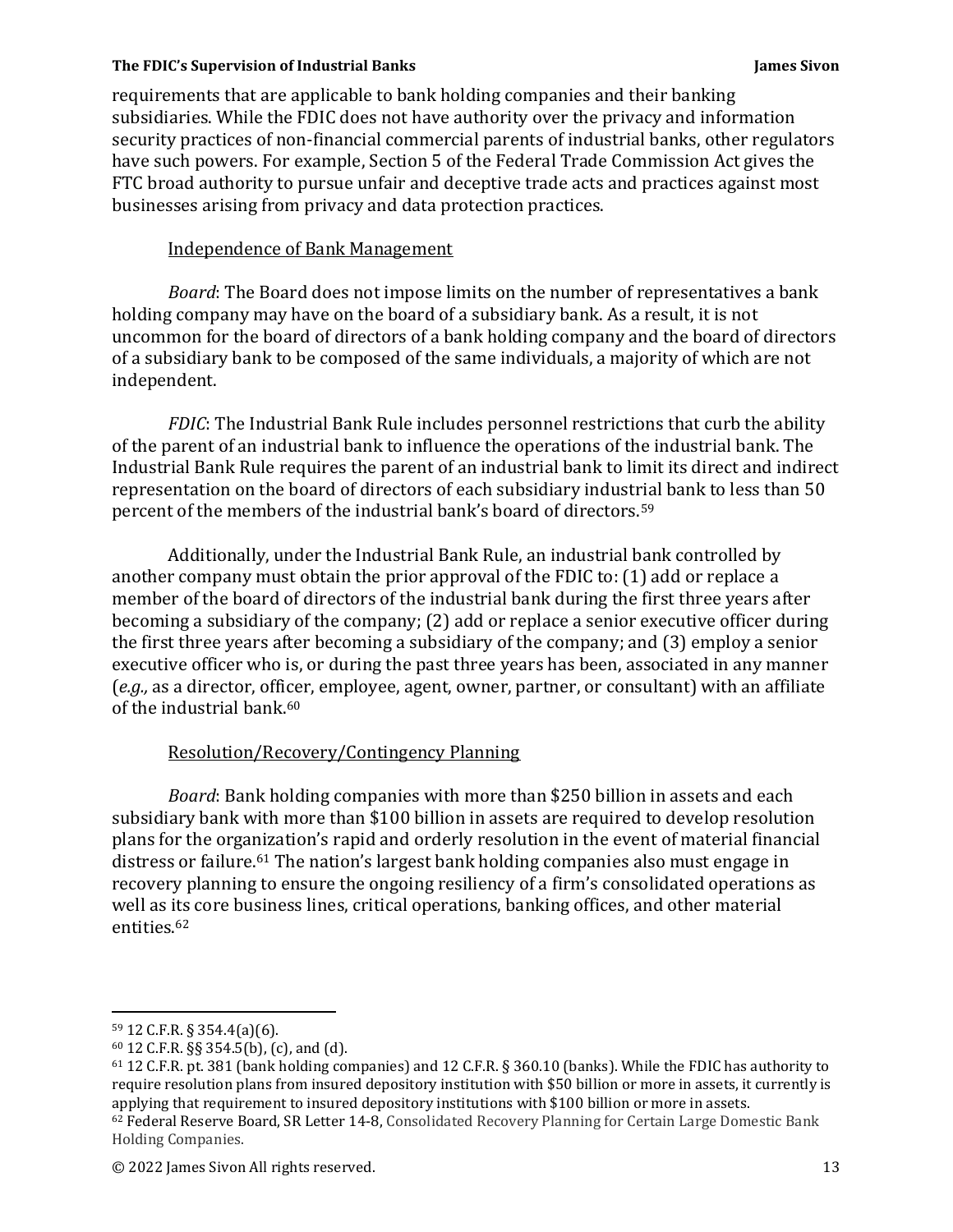*FDIC*: The Industrial Bank Rule gives the FDIC the discretionary authority to require the parent of an industrial bank and its subsidiary industrial bank to develop and submit a "contingency" plan that combines the elements of resolution and recovery planning.63 The contingency plan must identify actions to address significant financial or operational stress that could threaten the safe and sound operation of the industrial bank and one or more strategies for the orderly disposition of such industrial bank without the need for the appointment of a receiver or conservator. The FDIC has stated that contingency planning permits the FDIC, as well as the parent of an industrial bank, to have a better understanding of the interdependencies, operational risks, and other circumstances or events that could create safety and soundness concerns for the insured industrial bank and attendant risk to the DIF. Additionally, like other banks with \$100 billion or more in total assets, an industrial bank with \$100 billion or more in total assets must develop a resolution plan for the orderly resolution of the bank in the event of the bank's failure.<sup>64</sup>

#### Enforcement Powers over Parent Companies and Affiliates

 *Board*: The Board has the authority to pursue civil and criminal actions against individuals and companies that violate the provisions of the BHC Act.65 This includes a bank holding company and any of its subsidiaries. The Board also may bring an enforcement action (e.g., cease and desist, civil money penalties) against an "institution-affiliated party" that engages in unsafe or unsound practices or violates a law, regulation, order, or agreement. An "institution-affiliated party" includes a controlling stockholder of a bank (i.e., a bank holding company).66

 Additionally, the Board has the authority to compel the divestiture of a nonbank subsidiary of a bank holding company, or the subsidiary bank, if a nonbank subsidiary poses a serious risk to the subsidiary bank or is engaged in activities that are inconsistent with sound banking principles.<sup>67</sup>

*FDIC*: Like the Board, the FDIC may bring an enforcement action against an "institution-affiliated party," including the parent of the industrial bank, if the parent company engages in unsafe or unsound practices or violations of law, regulation, orders, or agreements.68 The FDIC also may bring enforcement actions against affiliates of the industrial bank if they are participating in the affairs of the bank.

 Under the FDI Act's prompt corrective action provisions, if an industrial bank becomes significantly undercapitalized, the FDIC may compel the parent company to divest a nonbanking subsidiary that is in danger of becoming insolvent and poses a significant risk to the industrial bank and may compel the parent company to divest the industrial bank if the divestiture would improve the financial condition of the industrial bank.69

66 12 U.S.C. § 1818.

<sup>63 12</sup> C.F.R. § 354.4(b).

<sup>64 12</sup> C.F.R. § 360.10.

<sup>65 12</sup> U.S.C. § 1847.

<sup>67 12</sup> U.S.C. § 1844(e). 68 12 U.S.C. § 1818.

<sup>69 12</sup> U.S.C. § 1831o.

<sup>© 2022</sup> James Sivon All rights reserved. 14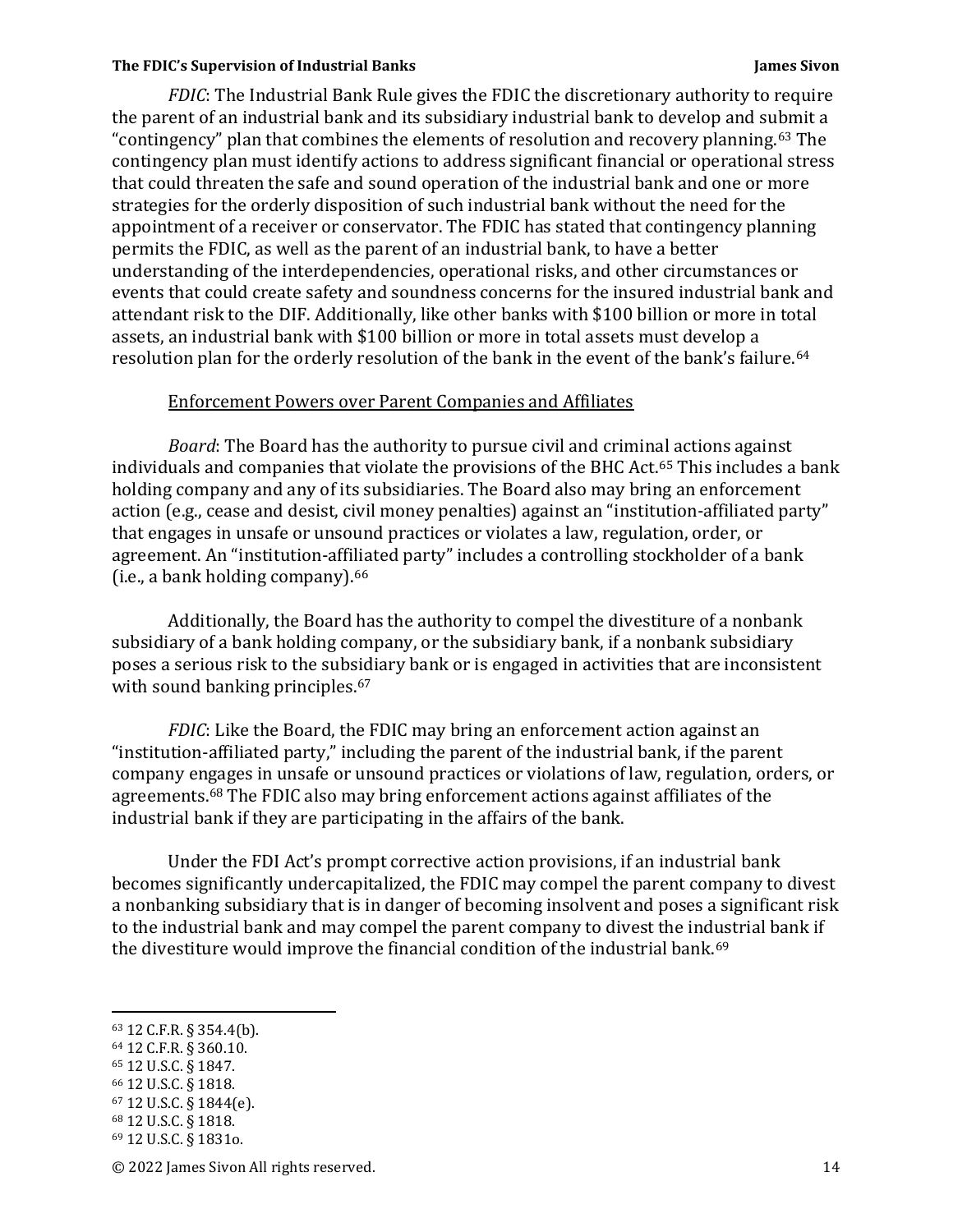Additionally, the Industrial Bank Rule provides that the FDIC, at its sole discretion, may require an individual who is a controlling shareholder of the parent of an industrial bank to sign the commitment authorizing the agency to pursue an enforcement action against the individual for violations of the commitments required by the Industrial Bank Rule.70

# **V. Conclusion**

The foregoing comparison of the FDIC's supervision of industrial banks and their parent companies to the Board's supervision of bank holding companies shows that the FDIC bank-centric approach to supervision is as effective in addressing risks to an industrial bank and the DIF as the Board's consolidated approach to supervision. The powers granted to the FDIC in the FDI Act combined with the provisions in the Industrial Bank Rule give the FDIC more than sufficient authority to understand the operations and activities of an industrial bank and its affiliates, including its parent company, and to mitigate any potential risks posed by those operations and activities. Moreover, the FDIC's capacity to implement these supervisory powers is fully within the control of the agency. The operations of the FDIC are supported by fees imposed on insured banks rather than Congressional appropriations. As a result, the FDIC has the flexibility to adjust fees to cover expenses, including personnel costs associated with the supervision of industrial banks and their parent companies.

<sup>70 12</sup> C.F.R. § 354.3(b).

<sup>© 2022</sup> James Sivon All rights reserved. 15